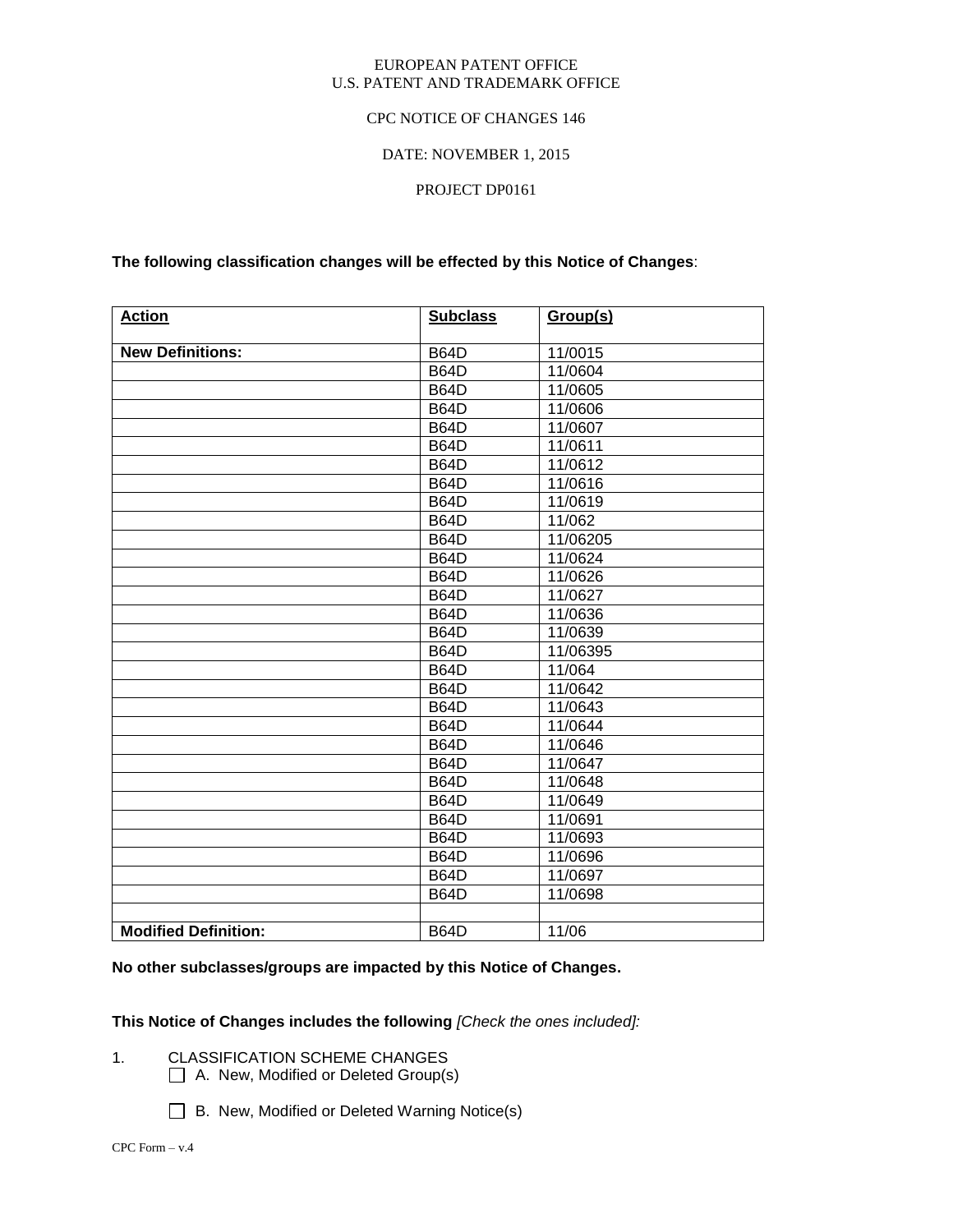#### DATE: NOVEMBER 1, 2015

#### PROJECT DP0161

- □ C. New, Modified or Deleted Note(s)
- □ D. New, Modified or Deleted Guidance Heading(s)
- 2. DEFINITIONS (New or Modified) A. DEFINITIONS (Full definition template)
	- B. DEFINITIONS (Definitions Quick Fix)
- 3. **EXECUTED ALSO REVISION CONCORDANCE LIST (RCL)**
- 4. CHANGES TO THE CPC-TO-IPC CONCORDANCE LIST (CICL)
- 5. CROSS-REFERENCE LIST (CRL)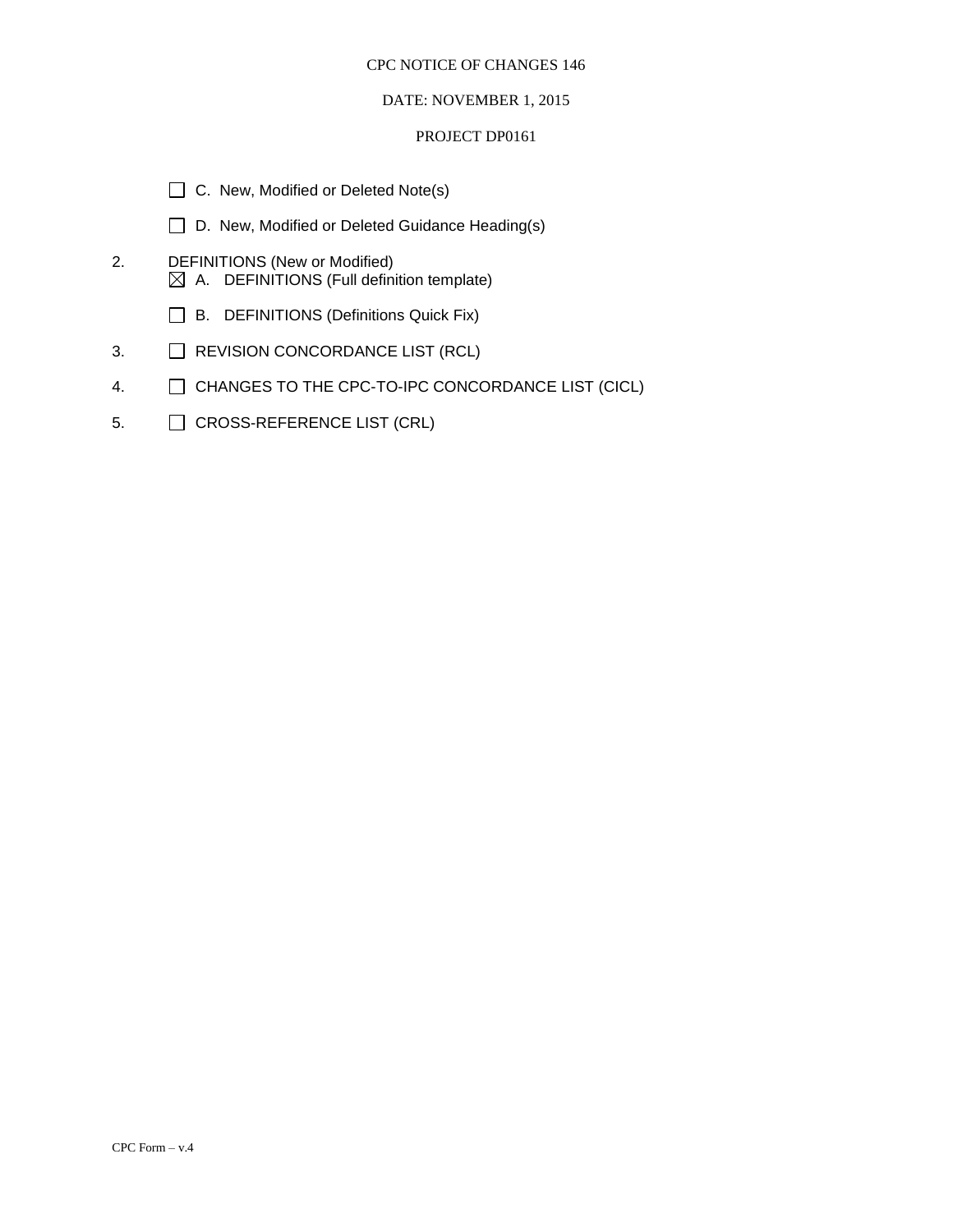CPC NOTICE OF CHANGES 146 DATE: NOVEMBER 1, 2015

PROJECT DP0161

# **2. A. DEFINITIONS (i.e. new or modified)**

**Insert the following new definitions.**

# **B64D11/0015**

{Arrangements for entertainment or communications, e.g. radio, television}

### **Definition statement**

*This group/subgroup/subclass covers:*

Aircraft cabin layouts for amusement or media

Displays of navigation data using TV screens

### **References relevant to classification in this group**

*Examples of places where the subject matter of this class is covered when specially adapted, used for a particular purpose, or incorporated in a larger system:*

| Entertainment or communication arrangements for chairs or seats   | <b>B60N3/00</b> |
|-------------------------------------------------------------------|-----------------|
| in land-type vehicles                                             |                 |
| Entertainment or communication arrangements for chairs or seats   | B63B29/04       |
| in water-type vehicles                                            |                 |
| Combined instruments indicating more than one navigational value, | G01C23/00       |
| e.g. for aircraft                                                 |                 |

### **Informative references**

| Accessories for chairs or seats, adaptations for incorporating | A47C7/72 |
|----------------------------------------------------------------|----------|
| lamps, radio sets, bars, telephones, ventilation, heating or   |          |
| cooling arrangements or the like                               |          |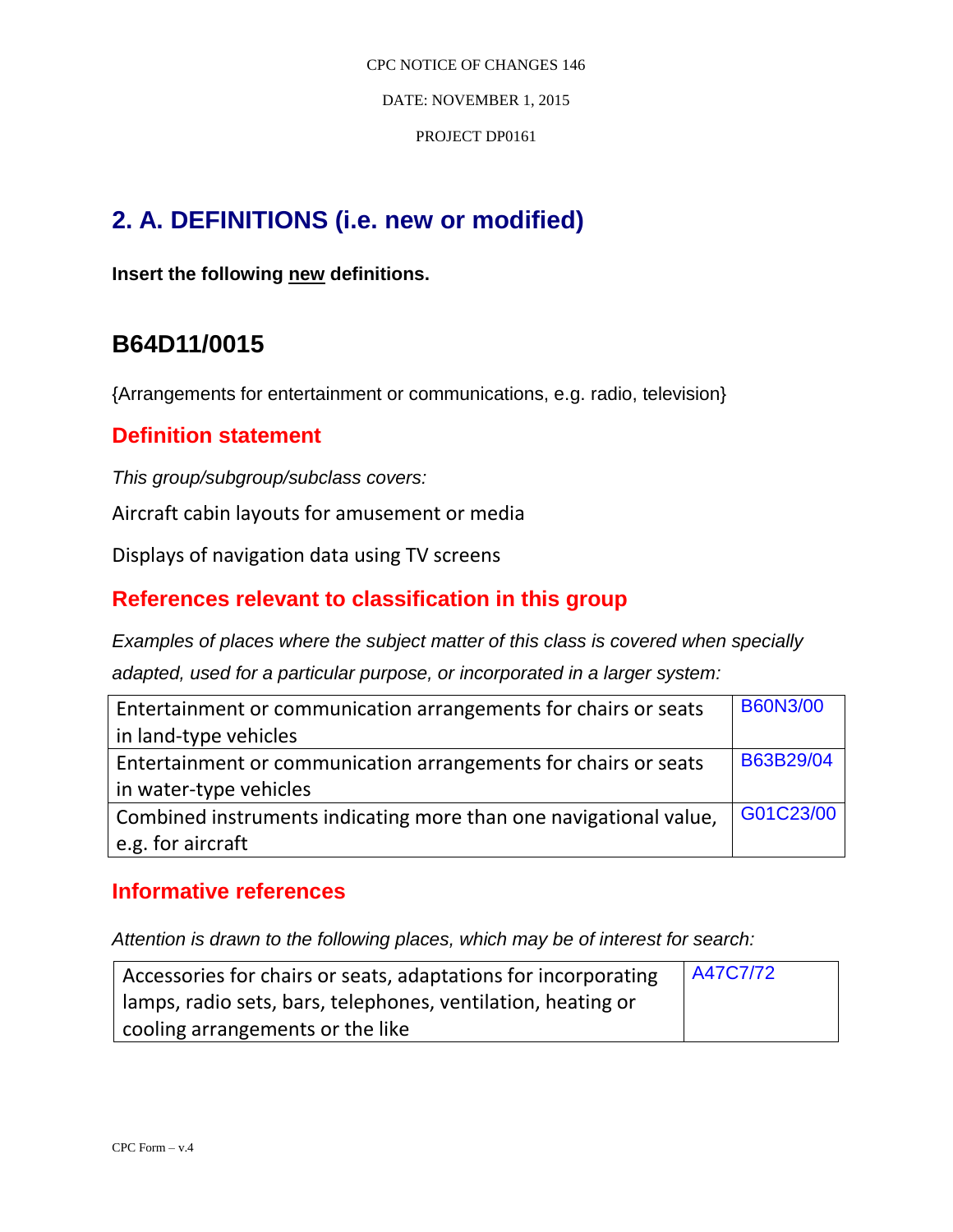DATE: NOVEMBER 1, 2015

PROJECT DP0161

# **B64D11/0604**

{including a bed, e.g. cocoon type passenger seat modules}

### **Definition statement**

*This group/subgroup/subclass covers:*

Chair unit combined with a generally horizontal surface for a reclining person and can include a canopy-type structure

 This subgroup includes additional and separate surfaces or pieces to form a bed

### **References relevant to classification in this group**

*Examples of places where the subject matter of this class is covered when specially adapted, used for a particular purpose, or incorporated in a larger system:*

| Aircraft passenger seats convertible to a bed | B64D11/0641 |
|-----------------------------------------------|-------------|
|-----------------------------------------------|-------------|

# **B64D11/0605**

{including tables or desks}

### **Definition statement**

*This group/subgroup/subclass covers:*

Chair unit combined with a generally horizontal surface above a floor and can include storage space

#### **Informative references**

| Arrangements or adaptations of trays as passenger |                  |
|---------------------------------------------------|------------------|
| fittings for vehicles                             | <b>B60N3/002</b> |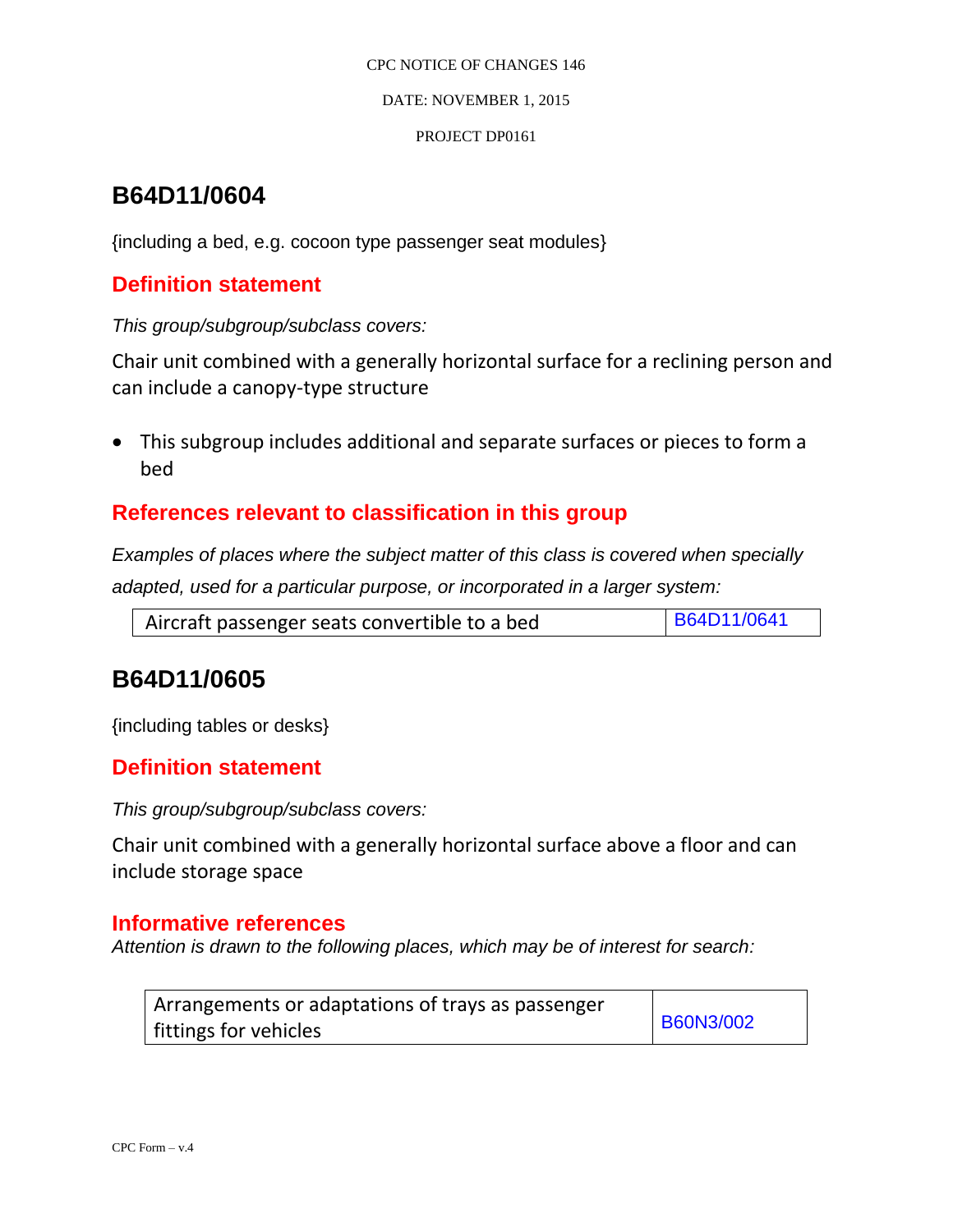DATE: NOVEMBER 1, 2015

#### PROJECT DP0161

# **B64D11/0606**

{with privacy shells, screens, separators or the like (class dividers B64D11/0023)}

## **Definition statement**

*This group/subgroup/subclass covers:*

Chair combined with obstructions to other passengers

### **References relevant to classification in this group**

*This group does not cover:*

# **B64D11/0607**

{with devices specially adapted for exercising during travel; with devices specially adapted to prevent thrombosis}

### **Definition statement**

*This group/subgroup/subclass covers:*

Chair combined with appliances for a person's conditioning, muscle development, or anticlotting

## **References relevant to classification in this group**

*Examples of places where the subject matter of this class is covered when specially* 

*adapted, used for a particular purpose, or incorporated in a larger system:*

| Hand held massaging devices                           | A61H9/0021  |
|-------------------------------------------------------|-------------|
| Physical therapy devices for anti-thrombosis or anti- | A61H2209/00 |
| clotting                                              |             |

### **Informative references**

| Stools with exercising means or having special | A47C9/002 |
|------------------------------------------------|-----------|
| therapeutic or ergonomic effects               |           |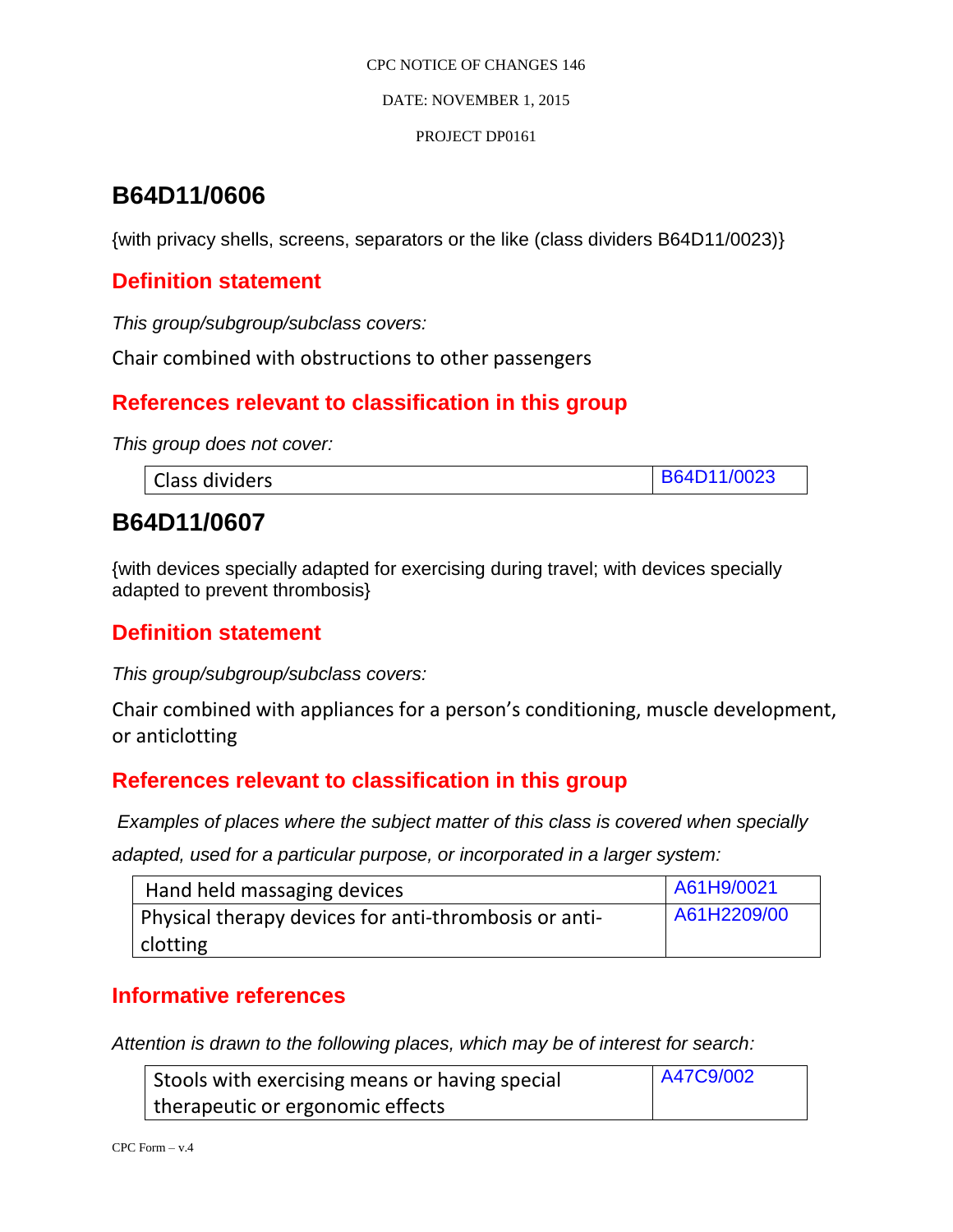#### DATE: NOVEMBER 1, 2015

#### PROJECT DP0161

| Massaging systems              | <b>B60N2/448</b> |
|--------------------------------|------------------|
| Pneumatic or hydraulic massage | A61H9/00         |

## **B64D11/0611**

{with means for holding the passenger in a standing position}

### **Definition statement**

*This group/subgroup/subclass covers:*

Chair combined with structure to steady an upright person

#### **Informative references**

*Attention is drawn to the following places, which may be of interest for search:*

| Safety belts or body harnesses in vehicles | <b>B60R22/00</b> |
|--------------------------------------------|------------------|
|--------------------------------------------|------------------|

# **B64D11/0612**

{specially adapted for children}

### **Definition statement**

*This group/subgroup/subclass covers:*

Chair modified for pre-adult passenger

#### **Informative references**

*Attention is drawn to the following places, which may be of interest for search:*

| Vehicle passenger seats for children | <b>B60N2/26</b> |
|--------------------------------------|-----------------|
|--------------------------------------|-----------------|

## **B64D11/0616**

{with ejection means}

### **Definition statement**

*This group/subgroup/subclass covers:*

Chair combined with a device to propel a passenger away from the chair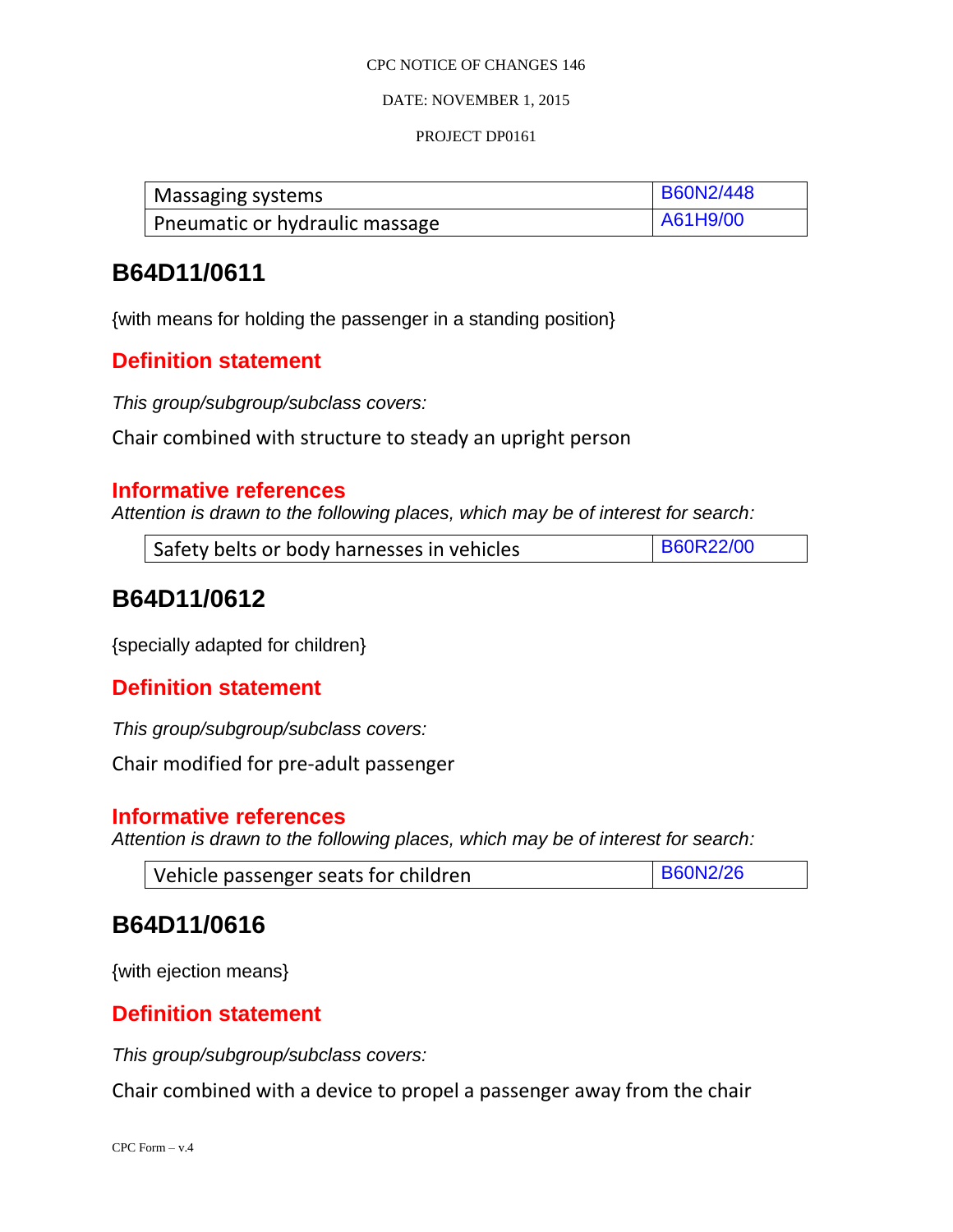#### PROJECT DP0161

# **References relevant to classification in this group**

*Examples of places where the subject matter of this class is covered when specially adapted, used for a particular purpose, or incorporated in a larger system:*

### **Informative references**

*Attention is drawn to the following places, which may be of interest for search:*

| Ejecting or escaping means | <b>ID25/08</b> |
|----------------------------|----------------|
|----------------------------|----------------|

# **B64D11/0619**

{with energy absorbing means specially adapted for mitigating impact loads for passenger seats, e.g. at a crash}

## **Definition statement**

*This group/subgroup/subclass covers:*

Chair combined with a device or a design to dissipate deceleration

### **Informative references**

*Attention is drawn to the following places, which may be of interest for search:*

| Vehicle seat constructed to protect the occupant from  | <b>B60N2/42</b> |
|--------------------------------------------------------|-----------------|
| the effect of abnormal g-forces                        |                 |
| Arrangements or fittings on vehicles for protecting or | B60R21/00       |
| preventing injuries to occupants                       |                 |
| Seat modification for pilots                           | B64D11/0689     |

# **B64D11/062**

{Belts or other passenger restraint means for passenger seats}

### **Definition statement**

*This group/subgroup/subclass covers:*

Chair combined with a torso or limb encircling device or a device to hold a person in place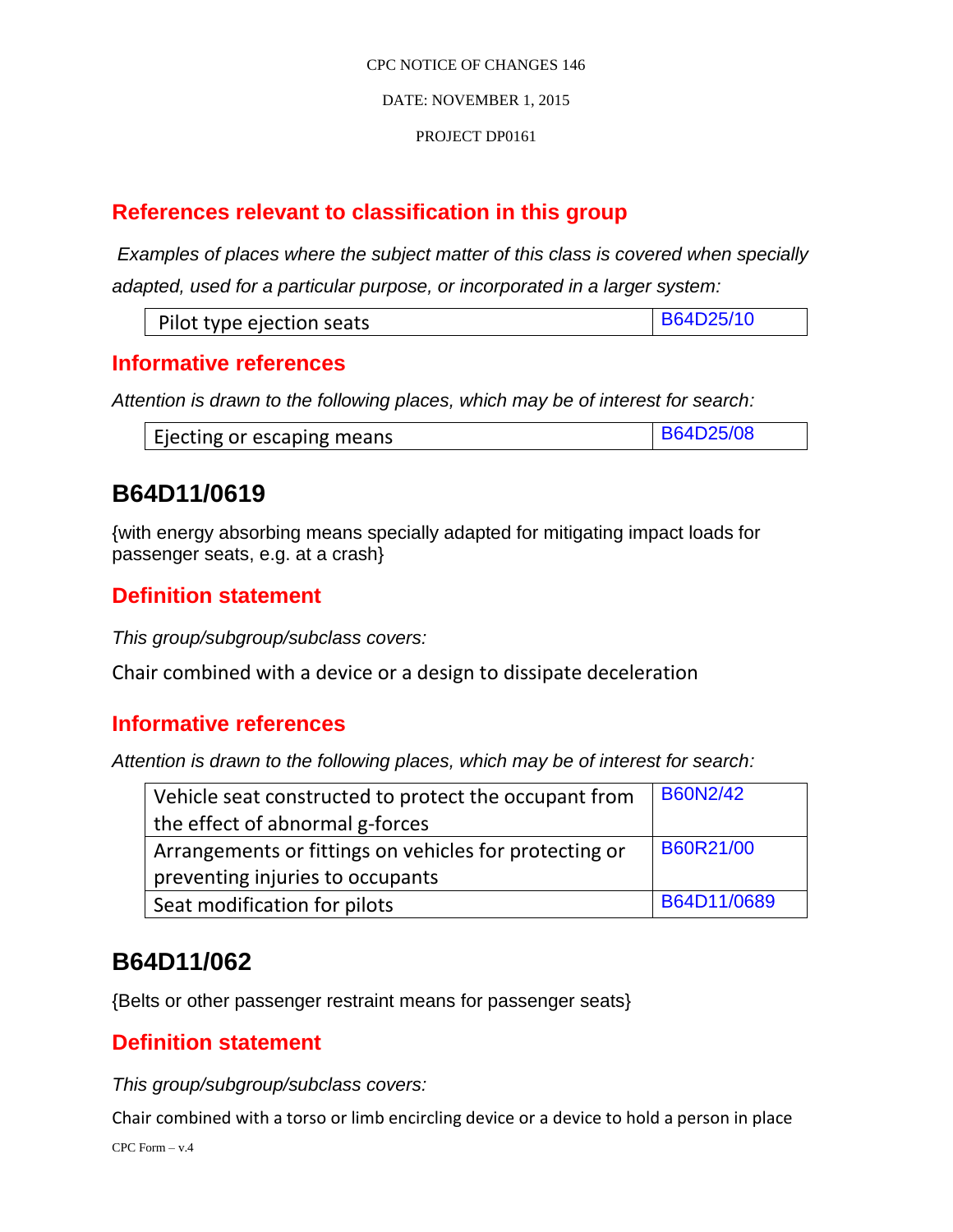#### DATE: NOVEMBER 1, 2015

#### PROJECT DP0161

### **Informative references**

*Attention is drawn to the following places, which may be of interest for search:*

| Safety belts or body harnesses in general  | A62B35/00        |
|--------------------------------------------|------------------|
| Safety belts or body harnesses in vehicles | <b>B60R22/00</b> |
| Harnessing for pilot                       | <b>B64D25/06</b> |

# **B64D11/06205**

{Arrangements of airbags}

### **Definition statement**

*This group/subgroup/subclass covers:*

Chair combined with a device to hold a passenger in place including an inflatable confining device

### **Informative references**

*Attention is drawn to the following places, which may be of interest for search:*

| Inflatable occupant restraints or confinements       | B60R21/16 |
|------------------------------------------------------|-----------|
| designed to inflate upon impact or impending impact, |           |
| l e.g., air bags                                     |           |

# **B64D11/0624**

{Arrangements of electrical connectors, e.g. for earphone, internet or electric supply}

### **Definition statement**

*This group/subgroup/subclass covers:*

Chair combined with a configuration of mated conductors used to transmit sound, images, or current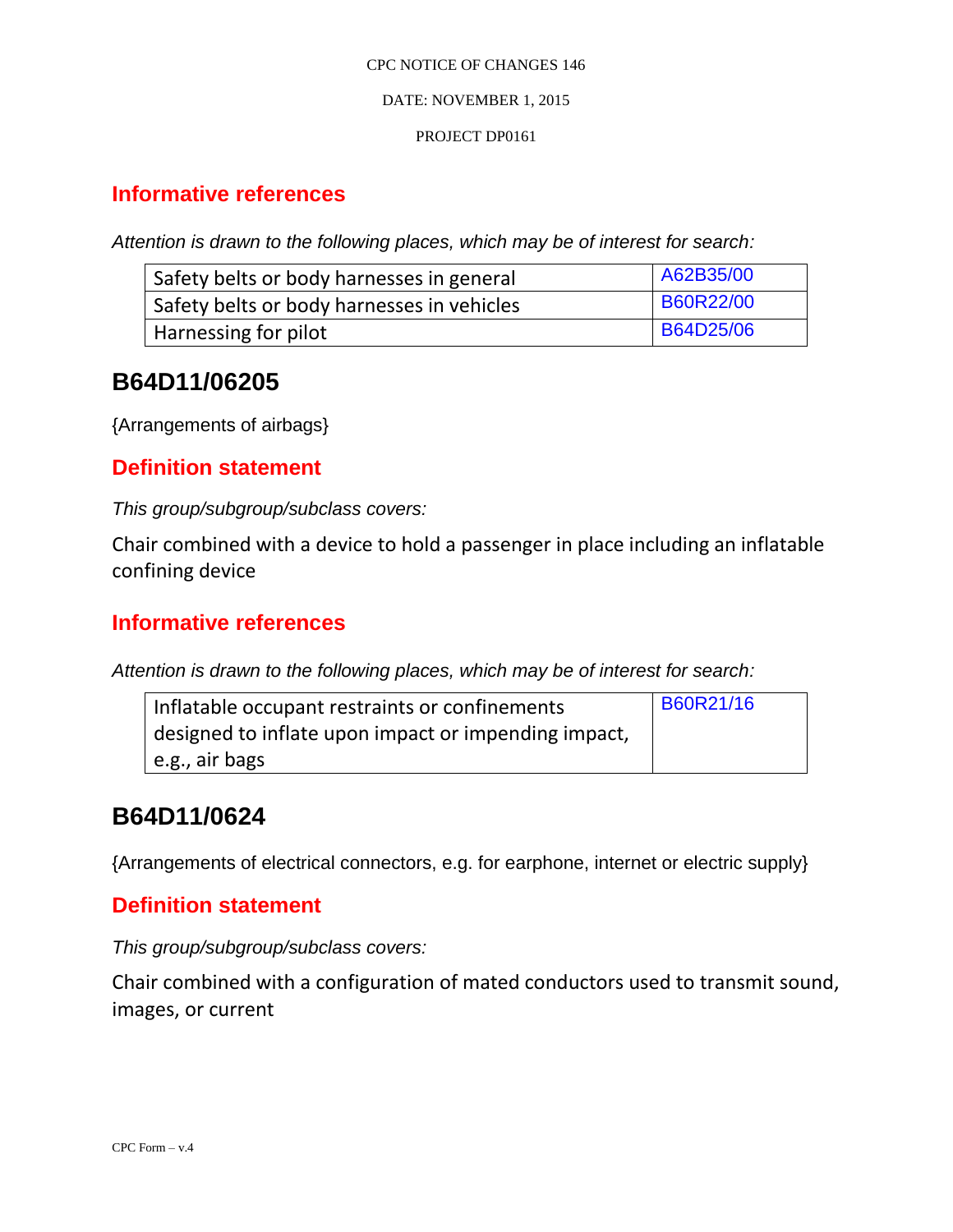#### DATE: NOVEMBER 1, 2015

#### PROJECT DP0161

### **Informative references**

*Attention is drawn to the following places, which may be of interest for search:*

| Arrangement of elements of electric or fluid circuits | <b>B60R16/00</b> |
|-------------------------------------------------------|------------------|
| specially adapted for vehicles                        |                  |

# **B64D11/0626**

{with individual temperature or ventilation control}

#### **Definition statement**

*This group/subgroup/subclass covers:*

Chair combined with personal heating, cooling, or air circulation

### **Informative references**

*Attention is drawn to the following places, which may be of interest for search:*

|--|

# **B64D11/0627**

{Seats combined with storage means}

#### **Definition statement**

*This group/subgroup/subclass covers:*

Chair combined with a cabinet or cabinet type structure

### **References relevant to classification in this group**

*Examples of places where the subject matter of this class is covered when specially adapted, used for a particular purpose, or incorporated in a larger system:*

| Stowage devices for passengers' personal luggage  | <b>B64D11/003</b>  |
|---------------------------------------------------|--------------------|
| Personal storage means (e. g. luggage, magazines, | <b>B64D11/0636</b> |
| <i>etc.)</i> or waste disposal bags               |                    |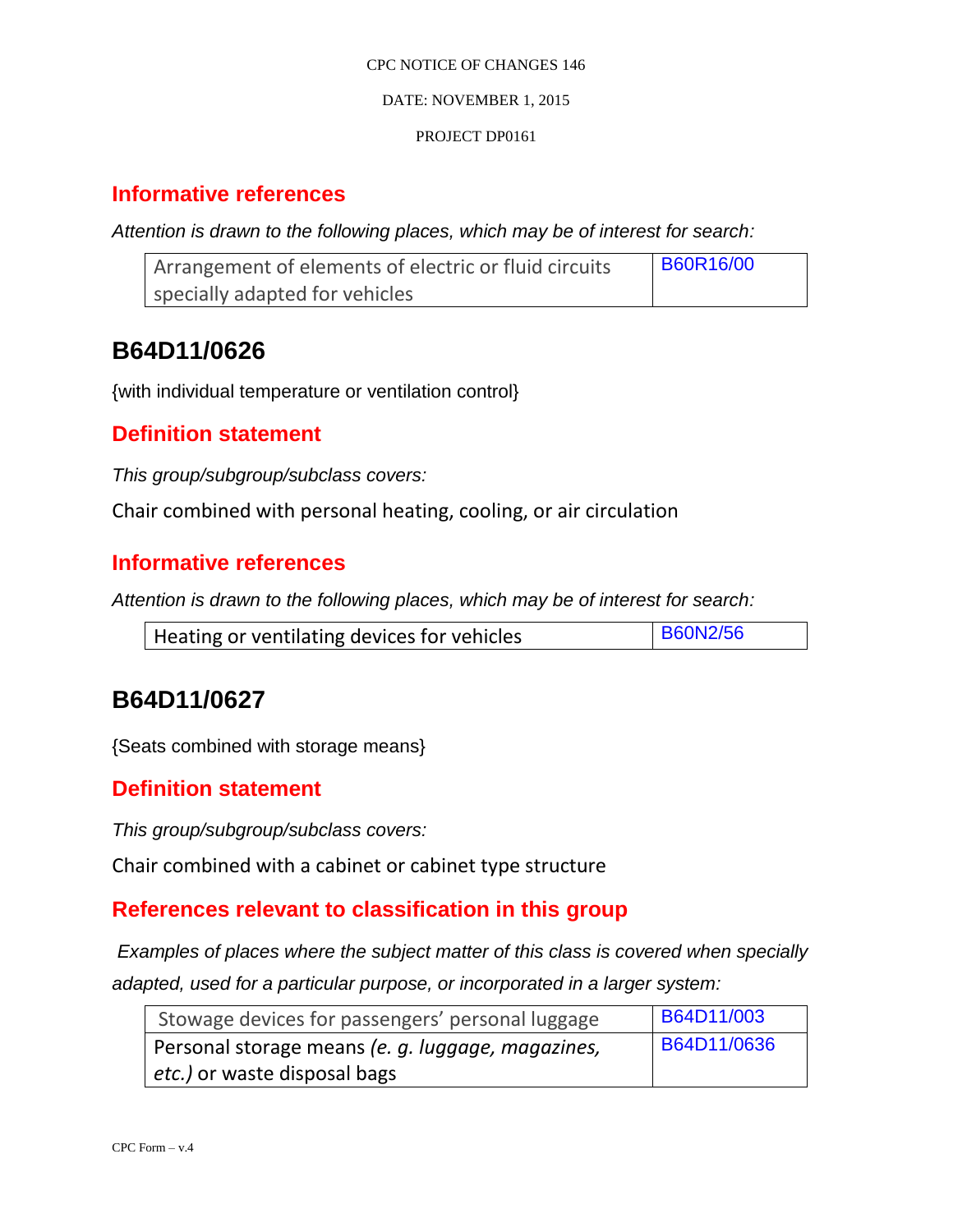#### DATE: NOVEMBER 1, 2015

#### PROJECT DP0161

### **Informative references**

*Attention is drawn to the following places, which may be of interest for search:*

| Stowing or holding appliances inside vehicle primarily | <b>B60R7/00</b> |
|--------------------------------------------------------|-----------------|
| intended for personal property smaller than a suitcase |                 |

# **B64D11/0636**

{Personal storage means or waste disposal bags}

### **Definition statement**

*This group/subgroup/subclass covers:*

Chair storage for a passenger's carry-on belongings or garbage

### **References relevant to classification in this group**

*Examples of places where the subject matter of this class is covered when specially* 

*adapted, used for a particular purpose, or incorporated in a larger system:*

| Stowage devices for passengers' personal luggage | <b>B64D11/003</b> |
|--------------------------------------------------|-------------------|
| Seats combined with storage means                | B64D11/0627       |

#### **Informative references**

*Attention is drawn to the following places, which may be of interest for search:*

| Stowing or holding appliances inside vehicle primarily | <b>B60R7/00</b> |
|--------------------------------------------------------|-----------------|
| intended for personal property smaller than a suitcase |                 |

## **B64D11/0639**

{with features for adjustment or converting of seats}

### **Definition statement**

*This group/subgroup/subclass covers:*

Chair having structure permitting repositioning chair portions or altering the chair configuration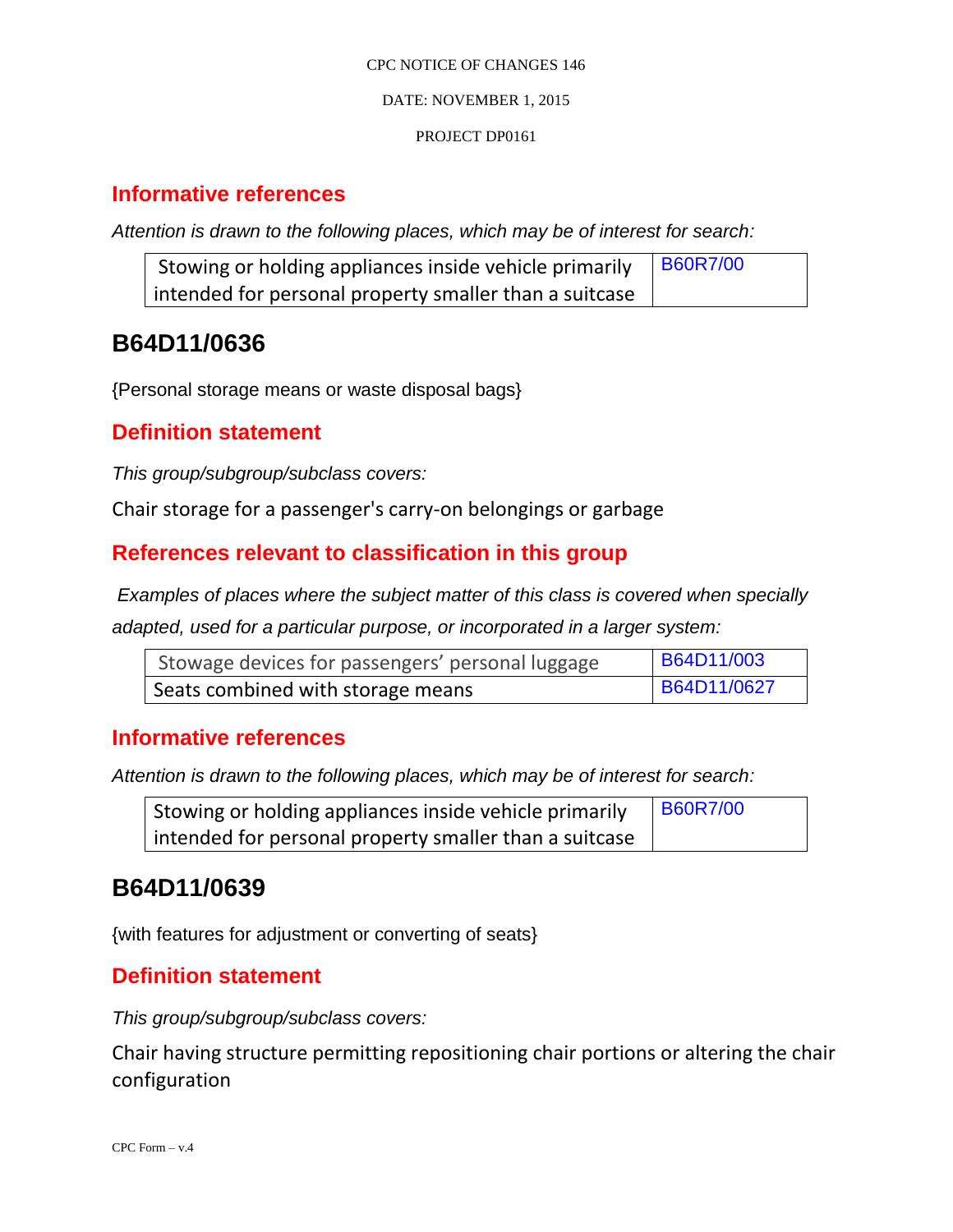#### DATE: NOVEMBER 1, 2015

#### PROJECT DP0161

### **Informative references**

*Attention is drawn to the following places, which may be of interest for search:*

| Reclining or easy chairs                            | A47C1/02        |
|-----------------------------------------------------|-----------------|
| Seat or part thereof being movable, e.g. adjustable | <b>B60N2/02</b> |

# **B64D11/06395**

{characterised by the arrangement of electric motors for adjustment}

### **Definition statement**

*This group/subgroup/subclass covers:*

Configuration of powered devices to reposition or alter a chair or chair portion

#### **Informative references**

*Attention is drawn to the following places, which may be of interest for search:*

| Reclining or easy chairs adjustable via electric motor  | A47C1/0242 |
|---------------------------------------------------------|------------|
| Seat or part thereof being movable, e.g. adjustable via | B60N2/0232 |
| electric motor                                          |            |

# **B64D11/064**

{Adjustable inclination or position of seats}

### **Definition statement**

*This group/subgroup/subclass covers:*

Chair tilt or chair configuration

#### **Informative references**

| Reclining or easy chairs                         | A47C1/02        |
|--------------------------------------------------|-----------------|
| Vehicle seat or part thereof being movable, e.g. | <b>B60N2/02</b> |
| adjustable                                       |                 |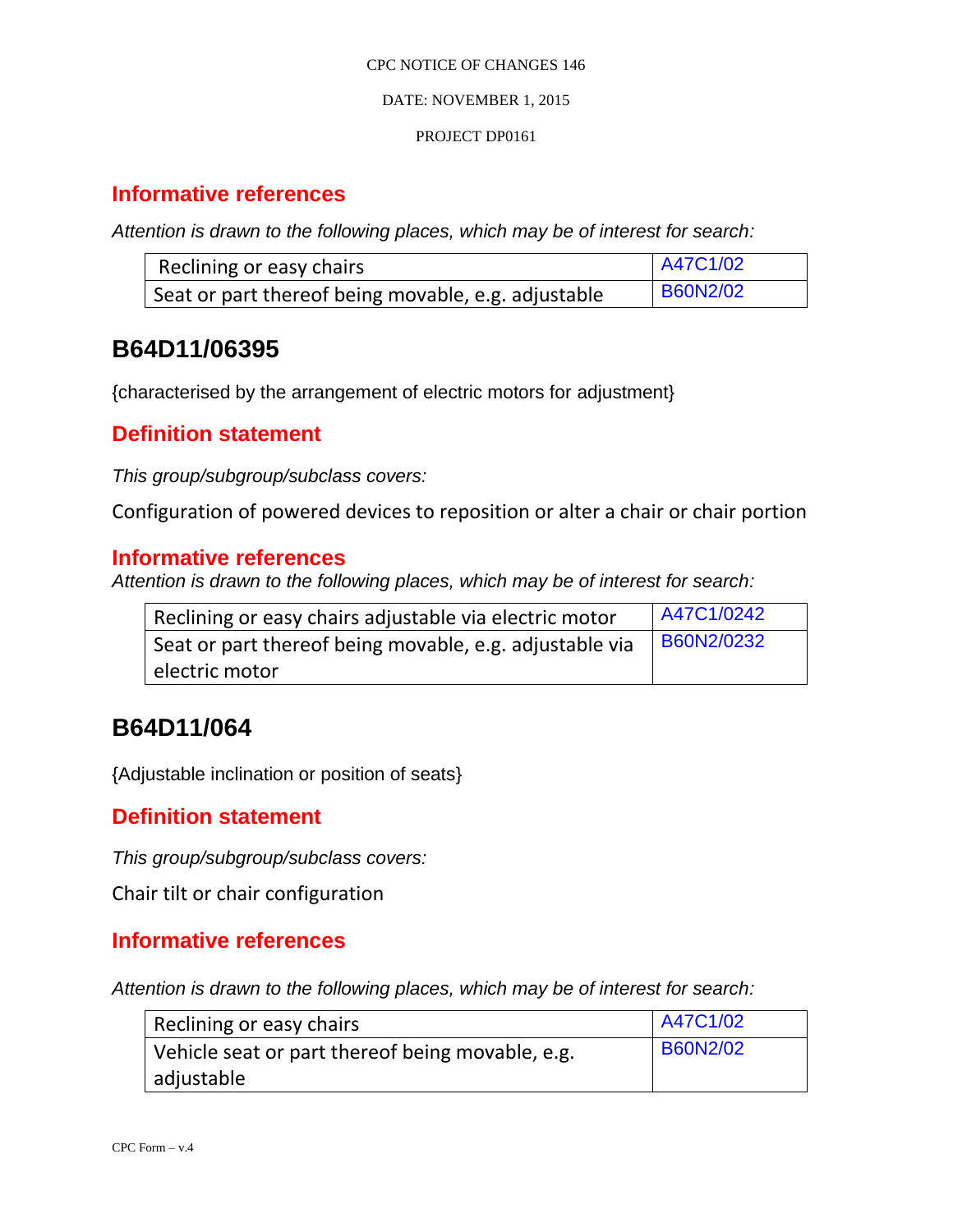DATE: NOVEMBER 1, 2015

#### PROJECT DP0161

# **B64D11/0642**

{Adjustable headrests}

### **Definition statement**

*This group/subgroup/subclass covers:*

Chair with a repositionable support for a passenger's portion above the torso

#### **Informative references**

*Attention is drawn to the following places, which may be of interest for search:*

| Chairs with headrests            | A47C7/46   |
|----------------------------------|------------|
| Seats for vehicles with headrest | B60N2/4805 |

# **B64D11/0643**

{Adjustable foot or leg rests}

### **Definition statement**

*This group/subgroup/subclass covers:*

Chair with a repositionable support for a passenger's lower body

#### **Informative references**

*Attention is drawn to the following places, which may be of interest for search:*

| Chairs with leg or footrest              | A47C1/034,<br>A47C7/506        |
|------------------------------------------|--------------------------------|
| Seats for vehicles with leg or foot rest | B60N2/4495,<br><b>B60N3/06</b> |

## **B64D11/0644**

{Adjustable arm rests}

### **Definition statement**

*This group/subgroup/subclass covers:*

Chair with a repositionable passenger upper body extremity support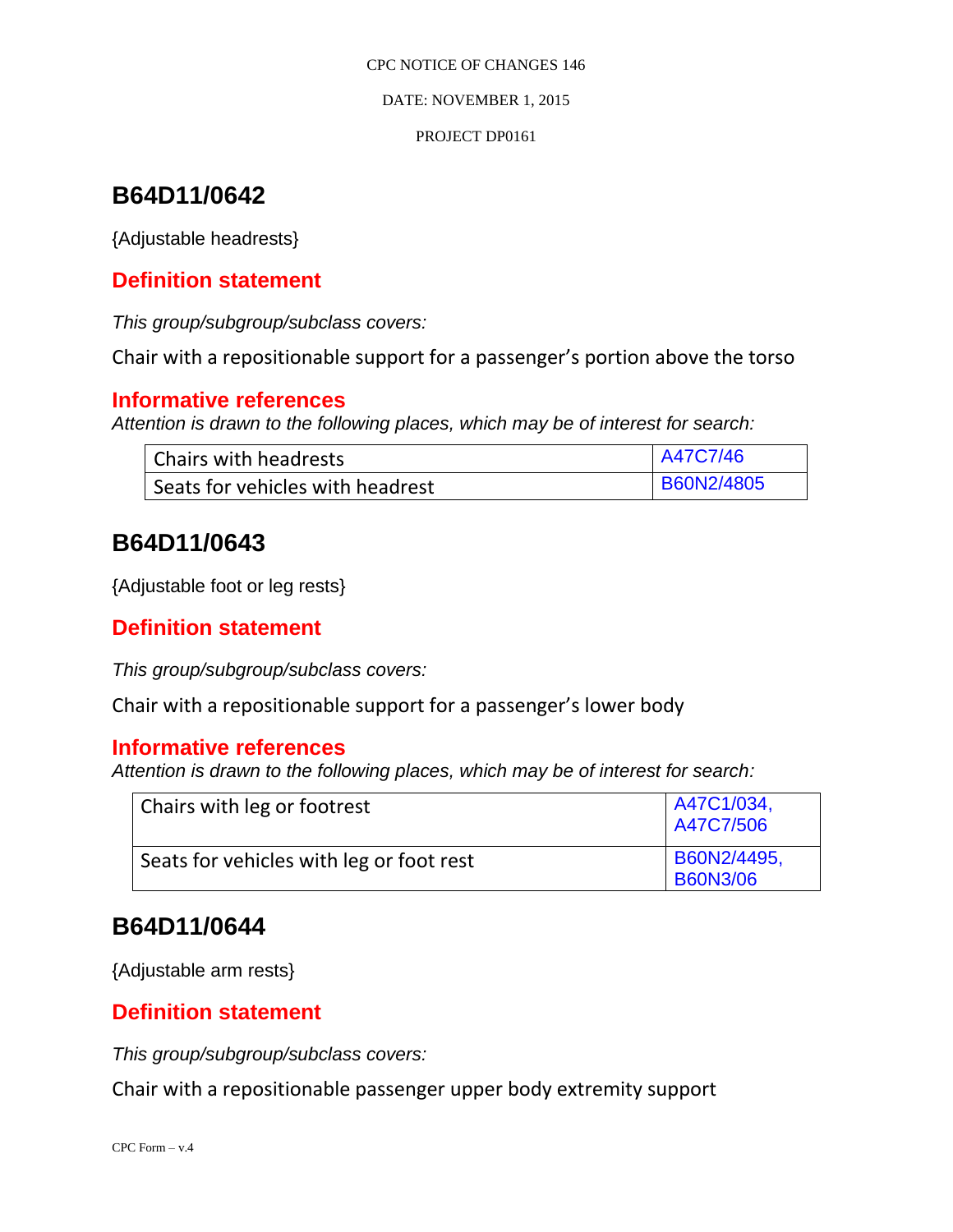#### DATE: NOVEMBER 1, 2015

#### PROJECT DP0161

### **Informative references**

*Attention is drawn to the following places, which may be of interest for search:*

| l Chairs with arm rest           | A47C7/506         |
|----------------------------------|-------------------|
| Seats for vehicles with arm rest | <b>B60N2/4626</b> |

# **B64D11/0646**

{Seats characterised by special features of stationary arms, foot or head rests}

### **Definition statement**

*This group/subgroup/subclass covers:*

Chair with particular characteristic of fixed supports for body parts other than the torso

### **Informative references**

*Attention is drawn to the following places, which may be of interest for search:*

| Chairs with headrests                    | A47C7/36                      |
|------------------------------------------|-------------------------------|
| Seats for vehicles with headrest         | B60N2/4802                    |
| Chairs with leg or footrests             | A47C7/50                      |
| Seats for vehicles with leg or foot rest | B60N2/4495<br><b>B60N3/06</b> |
| Chairs with arm rest                     | A47C7/506                     |
| Seats for vehicles with arm rest         | B60N2/4626                    |

# **B64D11/0647**

{Seats characterised by special upholstery or cushioning features}

### **Definition statement**

*This group/subgroup/subclass covers:*

Chair with particular characteristic of a soft covering or padding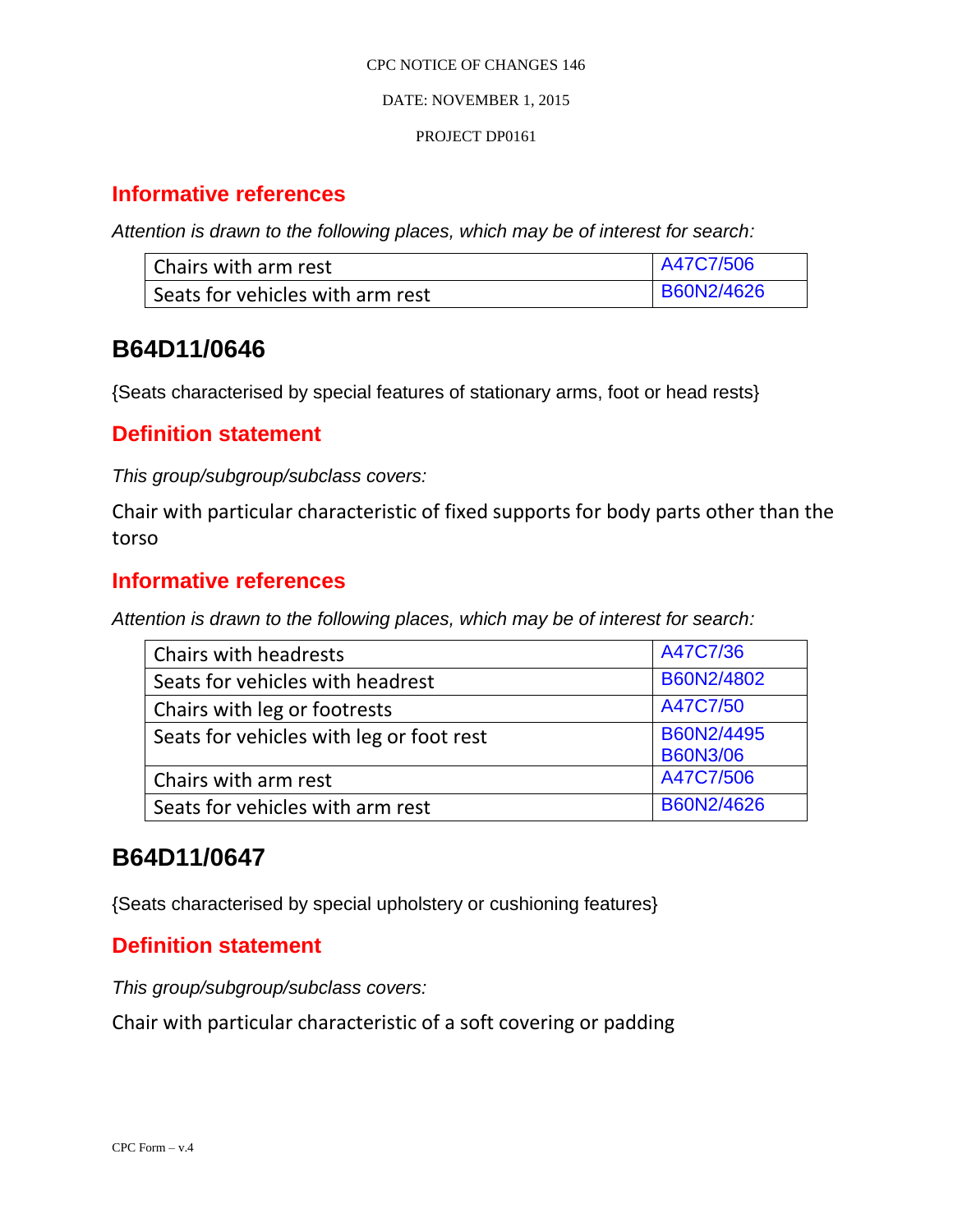#### DATE: NOVEMBER 1, 2015

#### PROJECT DP0161

### **Informative references**

*Attention is drawn to the following places, which may be of interest for search:*

| Chair of special materials   | <b>A47C5/00</b> |
|------------------------------|-----------------|
| Vehicle seat with upholstery | <b>B60N2/70</b> |

# **B64D11/0648**

{Lower frame constructions}

### **Definition statement**

*This group/subgroup/subclass covers:*

Chair understructure or substructure lacking design for impact

### **References relevant to classification in this group**

*Examples of places where the subject matter of this class is covered when specially* 

*adapted, used for a particular purpose, or incorporated in a larger system:*

| Crash frames | B64D11/0619 |
|--------------|-------------|
|--------------|-------------|

### **Informative references**

*Attention is drawn to the following places, which may be of interest for search:*

| Vehicle seat constructed to protect the occupant from $\frac{1660N2}{42}$ |  |
|---------------------------------------------------------------------------|--|
| the effect of abnormal-forces, e.g. crash or safety seats                 |  |

# **B64D11/0649**

{Seats characterised by special features for reducing weight}

### **Definition statement**

*This group/subgroup/subclass covers:*

Chair design or materials minimizing mass

- Design lacking a frame, e.g., back plate
- Materials such as carbon fibers, aluminum, composites, etc.
- Pneumatic elements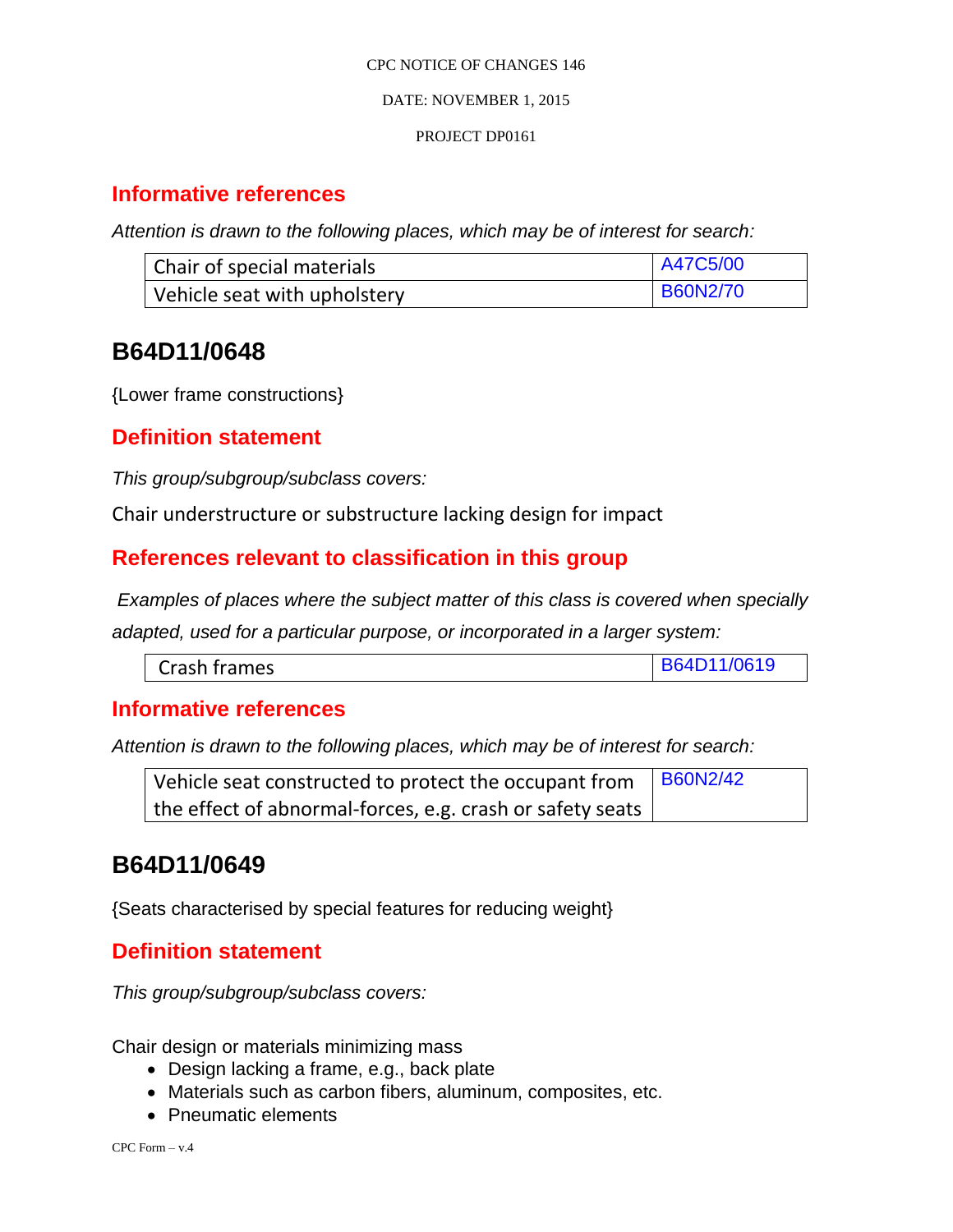#### DATE: NOVEMBER 1, 2015

#### PROJECT DP0161

- One piece design, i.e., integral back and bottom
- Hollow pieces, e.g., tubular frame members

# **B64D11/0691**

{specially adapted for cabin crew}

### **Definition statement**

*This group/subgroup/subclass covers:*

Chair designed to be deployed during take-off and landing and stowed during flight

 Foldable seats on a wall or bulkhead specifically for a purser or flight attendant

# **B64D11/0693**

{Width modification of seat assemblies, e.g. for class modification}

### **Definition statement**

*This group/subgroup/subclass covers:*

Chair with accommodations for transverse adjustments

#### **Informative references**

*Attention is drawn to the following places, which may be of interest for search:*

| Vehicle seats with transverse adjustment of arm rests | B60N2/4653 |
|-------------------------------------------------------|------------|
|-------------------------------------------------------|------------|

## **B64D11/0696**

{Means for fastening seats to floors, e.g. to floor rails}

### **Definition statement**

*This group/subgroup/subclass covers:*

Structure to attach the chair to the passenger cabin walking surface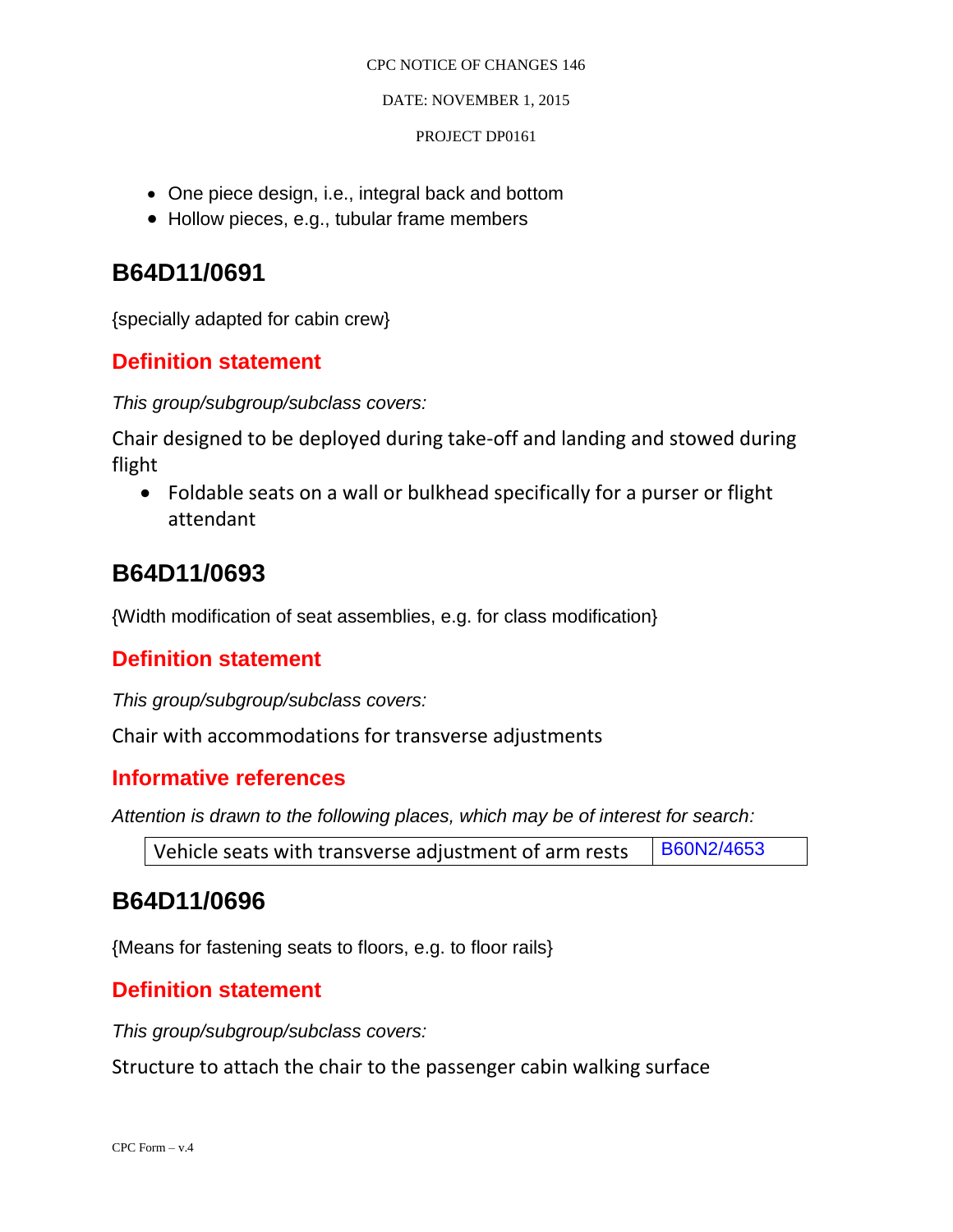#### DATE: NOVEMBER 1, 2015

#### PROJECT DP0161

### **Informative references**

Attention is drawn to the following places, which may be of interest for search: Vehicle seat positioning and locking mechanism  $\Big|$  B60N2/442

# **B64D11/0697**

{Seats suspended from aircraft ceiling}

### **Definition statement**

*This group/subgroup/subclass covers:*

Structure to attach a chair to the passenger cabin overhead surface

# **B64D11/0698**

{Seats suspended from aircraft walls}

### **Definition statement**

#### *This group/subgroup/subclass covers:*

Structure to attach a chair to the passenger cabin side or generally vertical surface

- Hammock type seats
- Seats used in troop transport aircraft